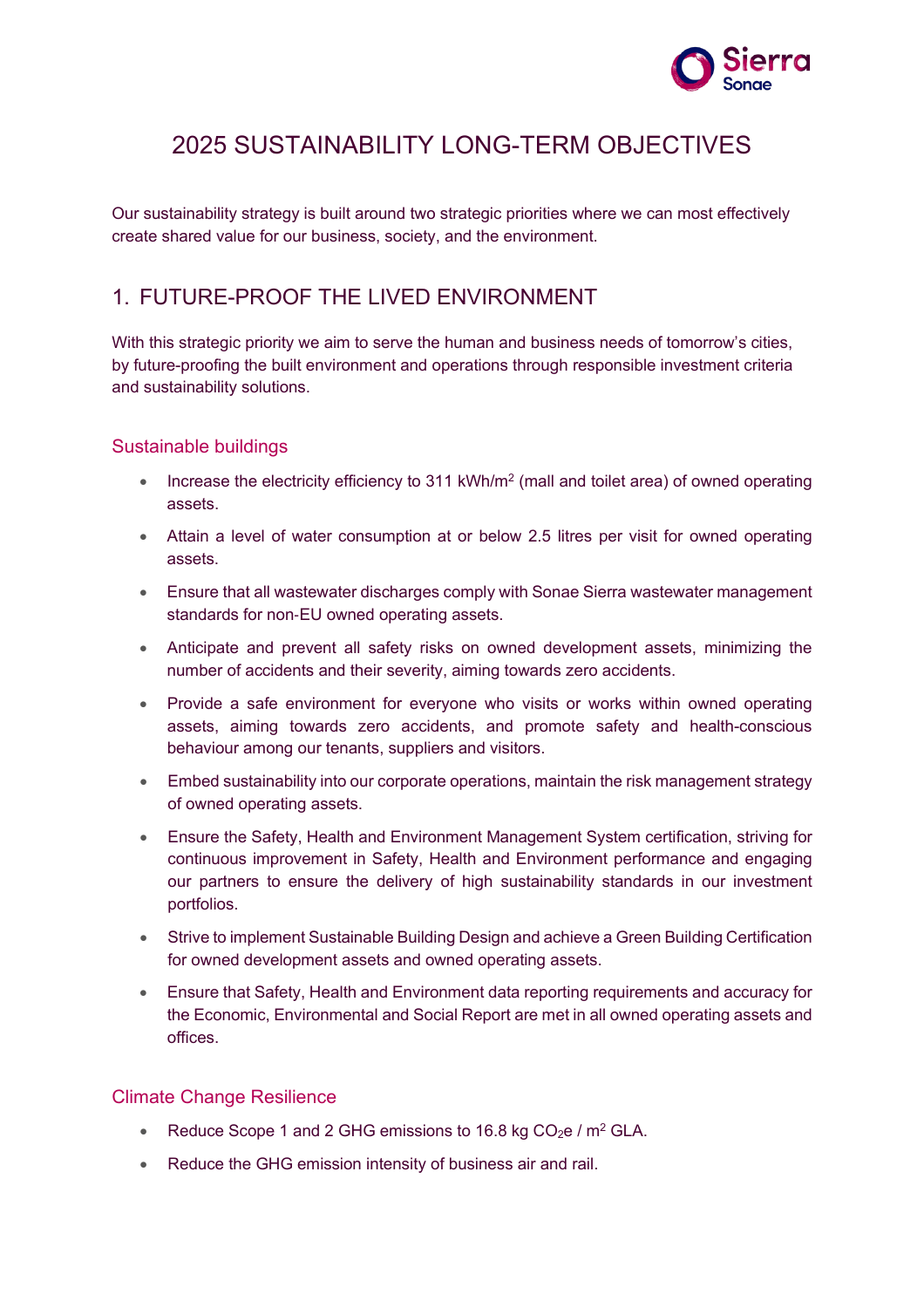

- Reduce indirect GHG emissions (Scope 3) by influencing visitor mobility patterns and encourage the reduction of tenant electricity intensities.
- Ensure the implementation of a Climate Change adaptation strategy.
- Secure energy supply by reducing utility dependence, implementing renewable energy technologies for owned assets.
- Ensure a secure water supply by reducing public utility supply, with a focus on owned operating assets that are vulnerable to water shortages.

#### Circular economy

- Increase the waste that is recycled, recovered or reused and obtain a minimum recycling rate of 78% across owned operating assets centres.
- Reduce waste sent to landfill to a maximum of 5% across owned operating assets.
- Increase the waste that is recycled, recovered or reused and obtain a minimum recycling rate of 95% across our main corporate offices.
- Maintain a high level of performance of waste recycling and aim to increase the proportion of construction materials with recycled content, in construction projects.
- Strive to achieve the highest waste valorisation rate, aligned with the concept of circular economy through increased reuse, recycling, composting, anaerobic digestion or energetic valorisation of waste in owned operating assets.
- Reduce the total waste produced in owned operating assets.

#### Impact on Local Communities

• Be recognized for delivering the best local community initiatives related to sustainability for visitors (managed shopping centres).

## 2. SAFE, HEALTHY & ENGAGED WORKFORCE

With this strategic priority we aim to ensure a diverse, inclusive and engaged workforce by developing employee's skills and productivity within a safe, healthy and empowering culture.

#### Human Capital Management

- Attain 50% of leadership positions occupied by women.
- Achieve a Top Talent Retention Rate of 94%.
- Having the majority of employees recommending the Company as a good employer.